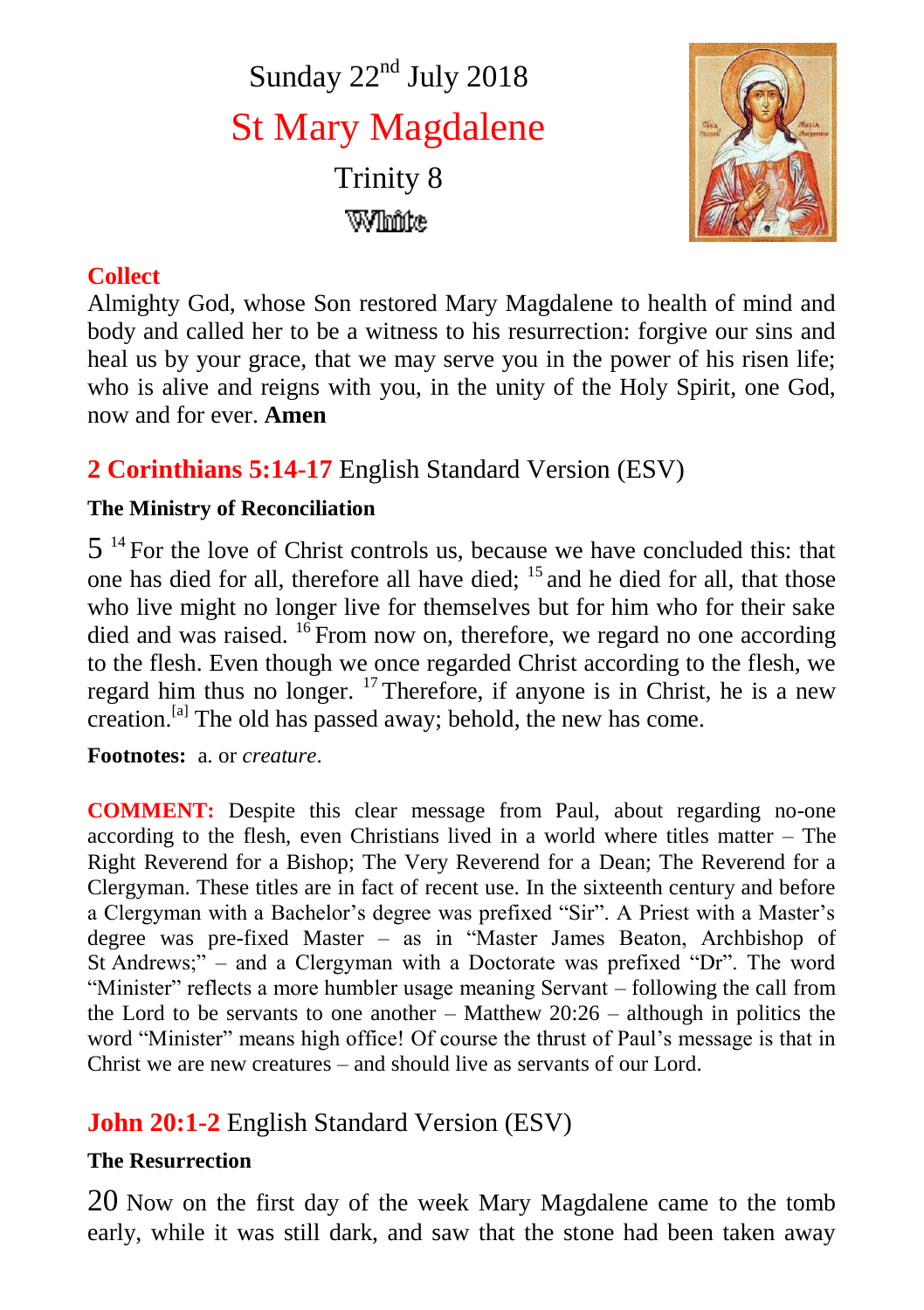from the tomb. <sup>2</sup>So she ran and went to Simon Peter and the other disciple, the one whom Jesus loved, and said to them, "They have taken the Lord out of the tomb, and we do not know where they have laid him."

#### **Jesus Appears to Mary Magdalene**

 $11$  But Mary stood weeping outside the tomb, and as she wept she stooped to look into the tomb.  $12$  And she saw two angels in white, sitting where the body of Jesus had lain, one at the head and one at the feet.  $^{13}$  They said to her, "Woman, why are you weeping?" She said to them, "They have taken away my Lord, and I do not know where they have laid him."  $14$  Having said this, she turned around and saw Jesus standing, but she did not know that it was Jesus. <sup>15</sup> Jesus said to her, "Woman, why are you weeping? Whom are you seeking?" Supposing him to be the gardener, she said to him, "Sir, if you have carried him away, tell me where you have laid him, and I will take him away." <sup>16</sup> Jesus said to her, "Mary." She turned and said to him in Aramaic, <sup>[a]</sup> "Rabboni!" (which means Teacher). <sup>17</sup> Jesus said to her, "Do not cling to me, for I have not yet ascended to the Father; but go to my brothers and say to them, 'I am ascending to my Father and your Father, to my God and your God."<sup>18</sup> Mary Magdalene went and announced to the disciples, "I have seen the Lord"—and that he had said these things to her.

#### **Footnotes:** a. or *Hebrew*.

**COMMENT:** For many centuries the most obsessively revered of saints, this woman became the embodiment of Christian devotion, which was defined as repentance. Yet she was only elusively identified in Scripture, yet with sufficient detail onto which a succession of fantasies has been projected. In one age after another her image was reinvented, from prostitute to sibyl to mystic to celibate nun to passive helper to the present day feminist icon.

The only record of her existence is in the New Testament. She was a woman from whom Jesus cast out seven demons (Luke 8:2). The name Magdalene likely indicates that she came from Magdala, a city on the southwest coast of the Sea of Galilee. She became one of the women who 'ministered' to Jesus and supported the mission financially; Mark 15:40-41, Luke 8:3.

With certainty she was one of the women who witnessed Jesus' burial, and along with other women reported the empty tomb. Matthew provides a meeting between the risen Lord with Mary Magdalene and Mary the mother of James and Joseph (Matt 28:9). It is a cursory meeting, which encourages the women to continue with their task, at the very point where they fail in Mark's Gospel written some 10 years earlier than Matthew. The author of John's Gospel writing at least 10-15 years after Matthew's Gospel, singles out Mary Magdalene for this meeting. From this some present day feminists argue that Mary Magdalene was the first of the Apostles commissioned by our Lord to take the message of his Resurrection to the eleven disciples. The Apostle to the Apostles as she is sometimes called. Mary of Magdalene alone comes to the tomb in the dawn darkness of the first day of the week (as noted in the three other Gospels she is one of a number of women). She finds the tomb empty,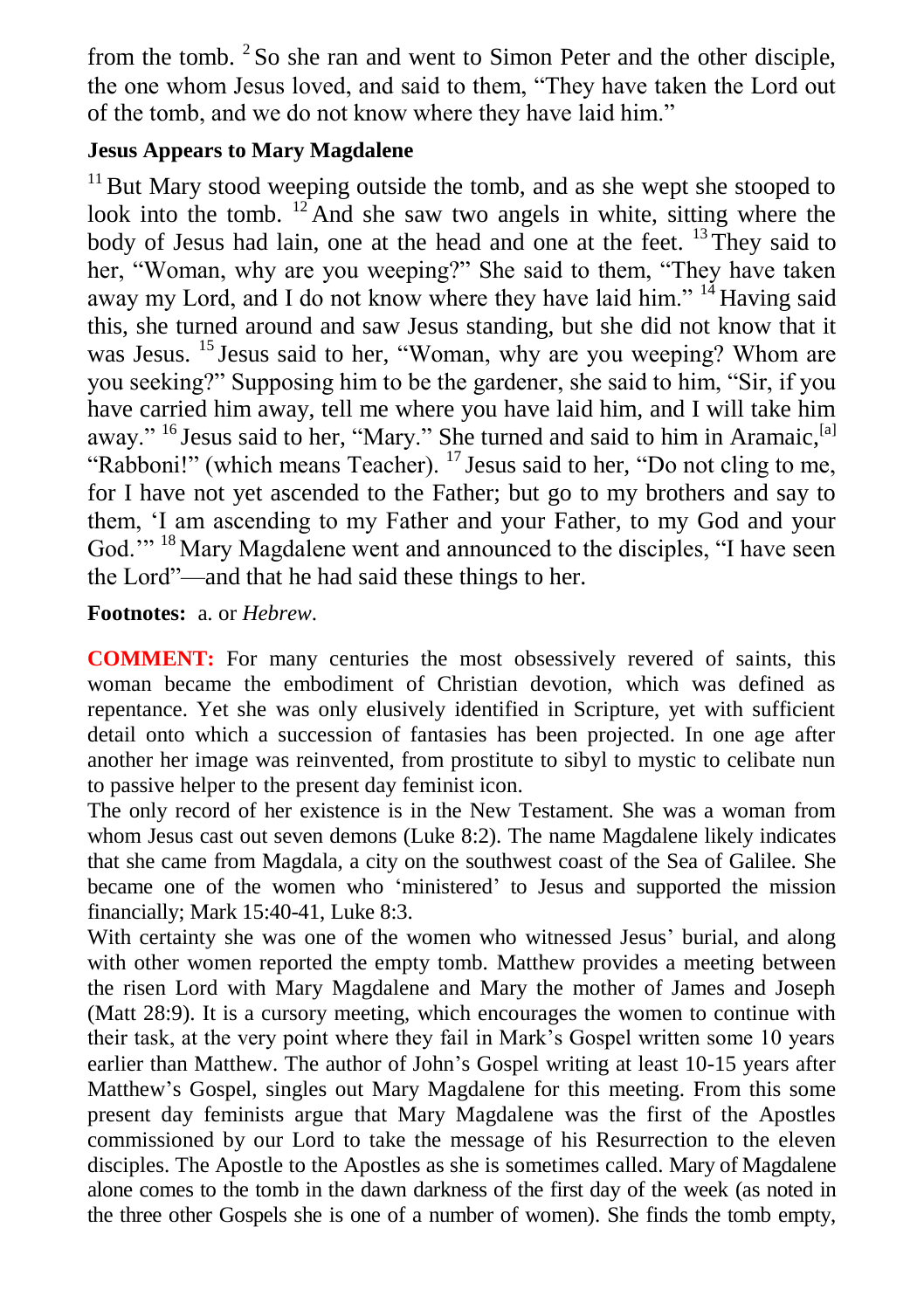and runs to tell Peter and the Beloved Disciple. She does not tell them that the Lord is risen – a fact of which, at that point, she remains ignorant. Peter and the Beloved Disciple run to the tomb. The first to see the displaced grave clothes is the Beloved Disciple; but the first to enter is Peter. The first testimony to resurrection faith is that of the Beloved Disciple. 'He saw and he believed.' The encounter of Mary with her risen Lord, beautiful and compelling as it is, with its solemn charge to tell the brethren that 'I ascend to my Father...' is subsequent to the revelation of the resurrection to Peter and the Beloved Disciple. That presumably is why Mary's declaration is about the Lord's Ascension, not about his rising from the dead. Mary, of course, is famously the lone figure at the tomb in John's account; but John does not make her the messenger of the Resurrection to the disciples, or for that matter to anyone else. The Risen Lord gives her instructions to tell 'my brethren' about his forthcoming Ascension – but not the Resurrection or the empty tomb, about which they already know.

## **Psalm 42:1-8** *Quemadmodum* Grail Psalter

## R **My soul is thirsting for God, the God of my life.**

<sup>1</sup> *For the Choirmaster. A Psalm of David* <sup>2</sup> Like the deer that yearns for running streams, so my soul is yearning for you, my God.  $\mathbb{R}^7$ 

 $3$  My soul is thirsting for God, the God of my life; when can I enter and see the face of God? R

<sup>4</sup> My tears have become my bread. by night, by day, as I hear it said all the day long: "Where is your God?" R

<sup>5</sup> These things will I remember as I pour out my soul: how I would lead the rejoicing crowd into the house of God, amid cries of gladness and thanksgiving, the throng wild with joy.  $\mathbf{R}$ 

<sup>6</sup> Why are you cast down, my soul, why groan within me? Hope in God; I will praise him still, my saviour and my God.  $\mathbb{R}^7$